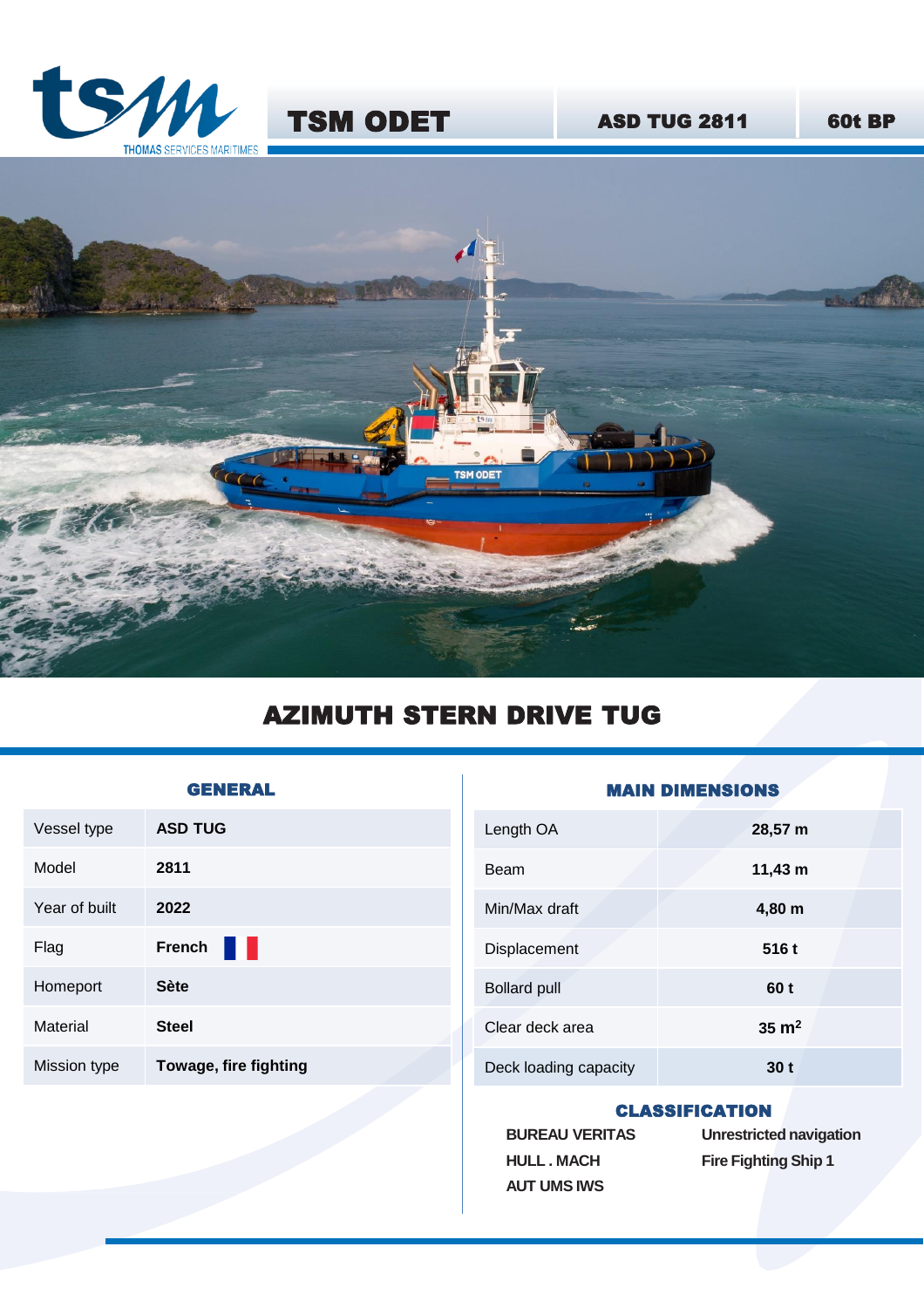





# DETAILED SPECIFICATIONS

#### CONTROL & NAVIGATION

| Autopilot                     | Simrad AP-70                              |
|-------------------------------|-------------------------------------------|
| <b>GPS</b>                    | Simrad GN70/HS80A                         |
| Navtex                        | <b>Furuno NX-700B</b>                     |
| Compass                       | <b>Cassens &amp; Plath</b><br>Reflecta 11 |
| Echosounder                   | <b>Furuno FCV-628</b>                     |
| Searchlights                  | 2x Norselight 2000 W                      |
| <b>AIS</b>                    | Furuno FA-170                             |
| Radar                         | <b>Furuno FAR 1518-BB</b>                 |
| <b>VHF Radio</b><br>telephone | 2x Sailor 6222 (one<br>with DSC)          |
| VHF hand<br>helded            | Jotron TRON TR-20                         |
| <b>Navtex</b>                 | <b>Furuno NX-700</b>                      |
|                               |                                           |

#### PROPULSION

| Main Engines       | 2x Caterpillar 3512C   |
|--------------------|------------------------|
| <b>Total Power</b> | 3806 kW at 1800 RPM    |
| <b>Propellers</b>  | 2500 mm                |
| Azimuth thrusters  | 2 x Rolls Royce US 205 |
| Max speed          | 13,6 kn                |
|                    |                        |

## ELECTRICAL POWER

| <b>Generator Sets</b> | 2 xCaterpillar C4.4 TA |
|-----------------------|------------------------|
| Total F-Power         | 2 x 107 kVA            |
| <b>Hydraulic PP</b>   | 2x Azcue CA-50         |
| TANKS                 |                        |
| Fuel Oil              | 67,8 m <sup>3</sup>    |
| Fresh Water           |                        |

## ACCOMODATION

Facilities **8 persons**

#### TOWING EQUIPEMENT

| Fore Deck<br>Towina<br>Winch | Split drum<br>Pulling force: 31,5 t<br>Hauling speed: 9,5 m/min to<br>41m/min<br><b>Brake: 150 t</b> |
|------------------------------|------------------------------------------------------------------------------------------------------|
| Aft Deck<br>Towing<br>Winch  | Split drum<br>Pulling force: 40 t<br>Hauling speed: 8,1 m/min to<br>34 m/min<br><b>Brake: 150 t</b>  |
| Crane                        | Heila HLM 10-3S<br>3,6t @ 2,7m<br>0.8 ton @ 10.36 m                                                  |

#### DECK EQUIPMENT

| Fifi Set     | Driven Pump 2400m3/h.            |
|--------------|----------------------------------|
| Fifi monitor | 2 x 1200 m3/h, water/foam        |
| Capstan      | Electrically driven, 5 ton at 15 |
|              | m/min                            |